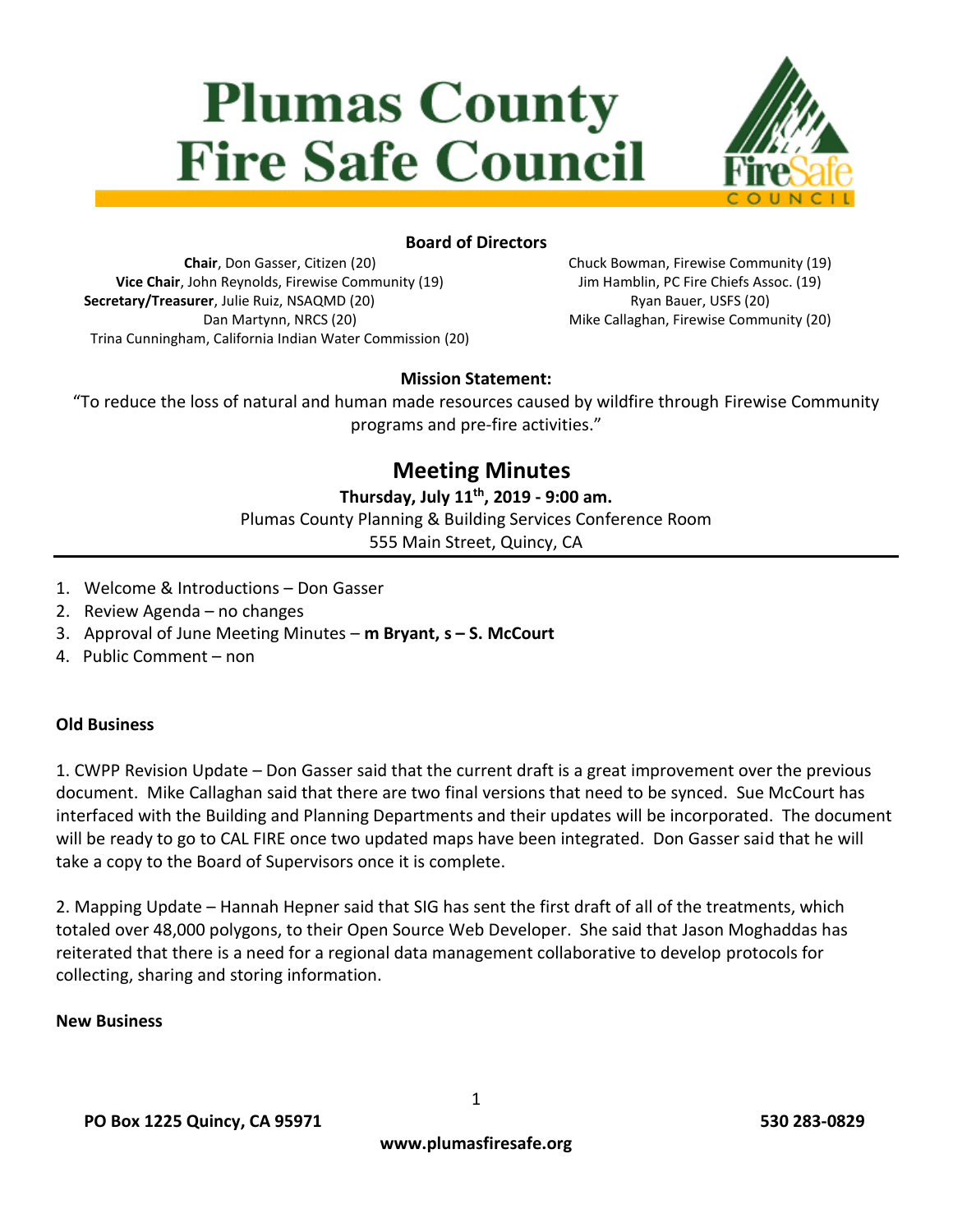1. On-site Biochar Production for Forest Health – Stephen Feher introduced himself as a retired engineer who list his home and office in the Camp Fire. He is currently a professor at Butte College looking at how to utilize biomass. Overseas he was exposed to the use of pyrolizing stoves that are fed with rice hulls and walnut shells. His primary interest in utilizing biomass is sequestering carbon rather than sending it into the atmosphere. Secondarily the byproduct is useful for retaining water in soil and improving soil health. He is conducting research on the impact of biochar on productivity in organic farming. Biochar is the charcoal made from incomplete combustion due to limited oxygen. Biochar can be created in a kiln to capture the material. Alternatively, burn piles can be lit from the top (which reduces smoke production) and can be extinguished before completely burned. The process captures about 25% of the material that would otherwise go into the atmosphere. The material can be used on-site rather than exporting the nutrients.

It was asked if the process requires regulation of the temperature and level of incineration. Mr. Feher said no, the results depend on ambient conditions and how dry the feedstock is. To stop the fire water is needed.

There was a question of the optimal particle size. Mr. Feher responded that the optimum size for agriculture passes through a quarter inch screen. Simply driving over the material can make it a smaller size.

It was asked if clean burning in a biomass facility is a better alternative. Mr. Feher said that carbonators are a semi-trailer sized container that does not generate any smoke and that can be used during the burn season. It has tracks and can be moved like a large excavator and requires an excavator to feed it.

There was a question about the ideal moisture content of the source material. Mr. Feher said that the carbonator processed material from the Camp Fire with no issue. However, hand built piles need to be dry.

A meeting member asked what the demand and market value is for biochar. Mr. Feher responded that there is no market, only experimental use. People may pay \$.50-1.00/pound, but there is a need to educate the farming community about the benefits of the use of biochar. Lindsay Wood pointed out that there was an operator in Oroville selling biochar in Chico.

#### **Updates**

- 1. Standing Reports and Discussion
	- **Plumas County Office of Emergency Services (OES):** Sue McCourt has been supporting new Firewise communities. The County's Disaster Council is evaluating county response to power shutdowns.
	- **CAL FIRE:** Chief Packwood announced that the Unit went into peak fire season staffing on July 1<sup>st</sup>. Burning was extended until the  $15<sup>th</sup>$  of July, but there wasn't much activity since people are conditioned to shut down on the 1<sup>st</sup>. The online burn permit process has been successful and there is no longer a restriction on burn ours. There haven't been any significant control burn escapes. Forest Health grants will now be handled completely out of Sacramento rather than at the Unit level. Chief Christopherson said that they are continuing to do Defensible Space Inspections but that it has been difficult to retain people in those positions. Firefighters will be assisting with the inspections.
	- **USFS Hazardous Fuels Reduction:** Dave Kinateder (Mt. Hough Ranger District, Plumas National Forest) said there has been lots of activity up at Bucks and the CCC are starting on the project next week. The Butterfly timber sale has sold. The thinning contract is getting close to awarding. Little Grass Valley reservoir had a site visit with contractors and bids are due soon. The Feather River Resource Conservation District has submitted a pre-proposal for fuels project planning on public and private

#### **PO Box 1225 Quincy, CA 95971 530 283-0829**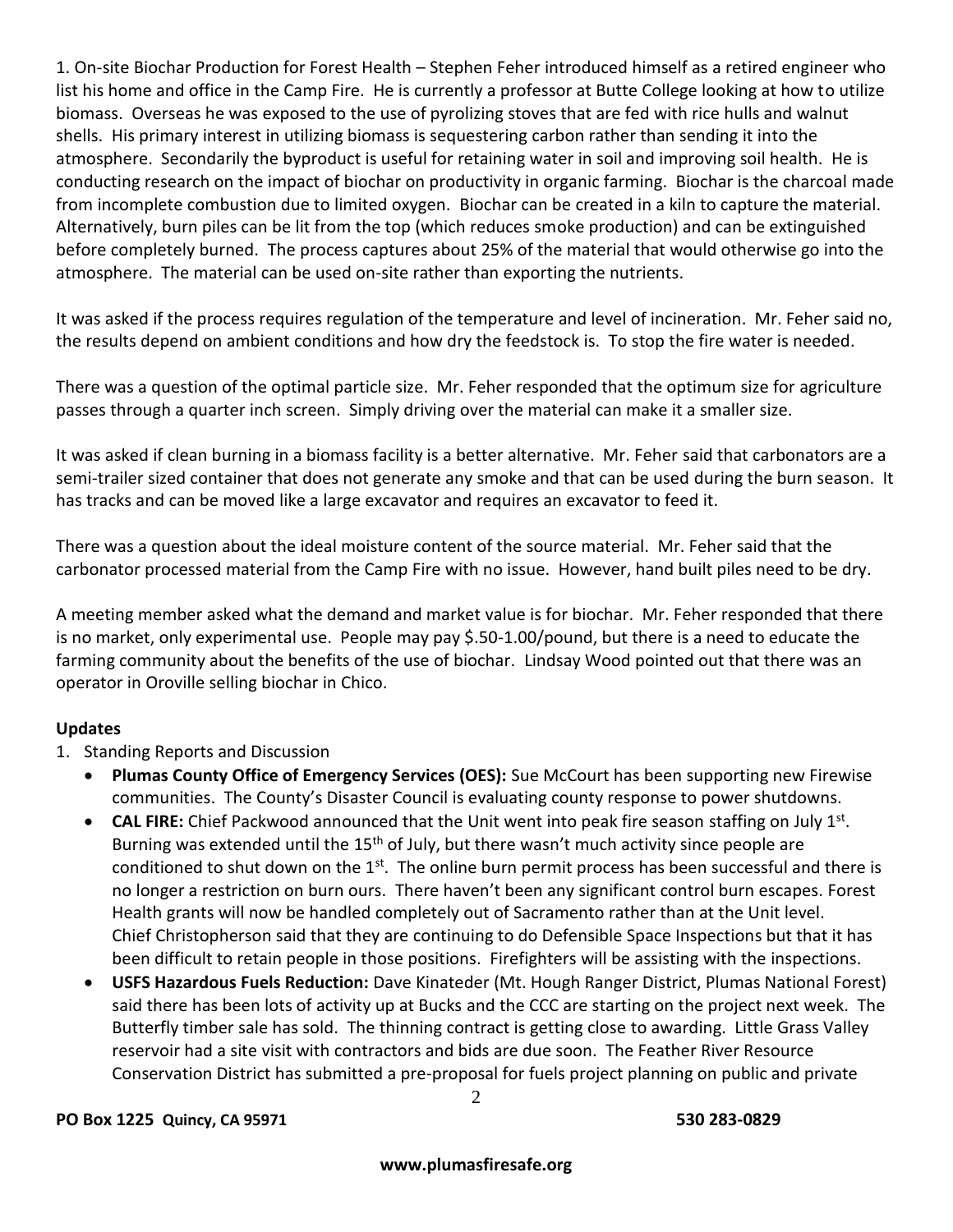lands in Indian Valley. Plumas Audubon has submitted a proposal for planning on a South Park project. Nick Bunch (Almanor Ranger District, Lassen National Forest) said there have been a handful of lightening fires that didn't get very large. The District is working on a West Shore/Robbers Creek project with the Sierra Institute. The project should be implementable by next June. Existing NEPA is being updated for a Warner Valley project. There were forty people who participated in the Basic 32 training – about half were members of the public. The District has had to down staff one engine and are now at four engines. There are a total of fourteen engines on the forest. Evacuation and Temporary Refuge Area signs will be installed in Warner Valley. The success of the Stevens proposal for the Peninsula project won't be known until next the next fiscal year.

- **Natural Resource Conservation Service:** Not present
- **Northern Sierra Air Quality Management District:** Not present
- **Industry Representatives:** Not present
- **Tribal Representatives:** Not present. However, it was shared that Greenville Rancheria is partnering with Plumas National Forest to take over the AD (on call) fire program.
- **UC Cooperative Extension:** Ryan Tompkins submitted a proposal to bring NFPA Home Ignition Zone training to eastern Plumas. The training includes a field component and results in certification. It would be a two day workshop with a maximum capacity of 35 people. Additionally, UCCE has CAL FIRE grant funds to host twelve prescribed fire workshops throughout the state. A Plumas workshop is planned for October and we'll have some say in the content. Mr. Tompkins and Brad Graevs recently spent a week burning with the Humboldt Prescribed Burn Association. Mr. Tompkins has an interest in bringing together the Master Gardener program and Firewise communities.
- **Feather River Stewardship Coalition:** A public meeting was held in June followed by a committee meeting to strategize for upcoming grant proposals.
- **Plumas Underburn Cooperative:** Matt West said that Feather River College is planning on doing underburning on campus and that PUC may be involved. PUC will be conducting a site visit at Don Gasser's property following the Fire Safe Council meeting.

#### **Firewise Communities:**

Don Gasser asked that Firewise representatives come to the August meeting prepared to share a success story in dealing with absentee landowners.

**Smith Creek Ranch** – Andrea Irving said they had a second workday this summer that produced over 20 piles, which the Fire Safe Council chipped.

**Gold Mountain** – Judy Clot has been having monthly meetings with community members to talk about evacuation plans and fuel treatment maintenance. She has been getting a lot of calls for site visits. She is putting a project together to treat within the community.

**Portola** – Michael Mattis announced that this Saturday July 13<sup>th</sup> is Portola's annual community meeting. There will be a Firewise booth at the Veterans Hall. Temporarily Dave Rudolph has taken the lead for the Firewise committee.

**Galeppi Ranch** – Dave Kinateder said that they have had success getting an absentee landowner assistance from the NRCS.

**Old Highway** – Sally McGowan reported that things have quieted down since the community participated in the chipping program. There are piles ready for burning. Residents in the neighborhood have concerns about insurance costs. Mrs. McCourt noted that there may be a discount on the FAIR plan for Firewise communities.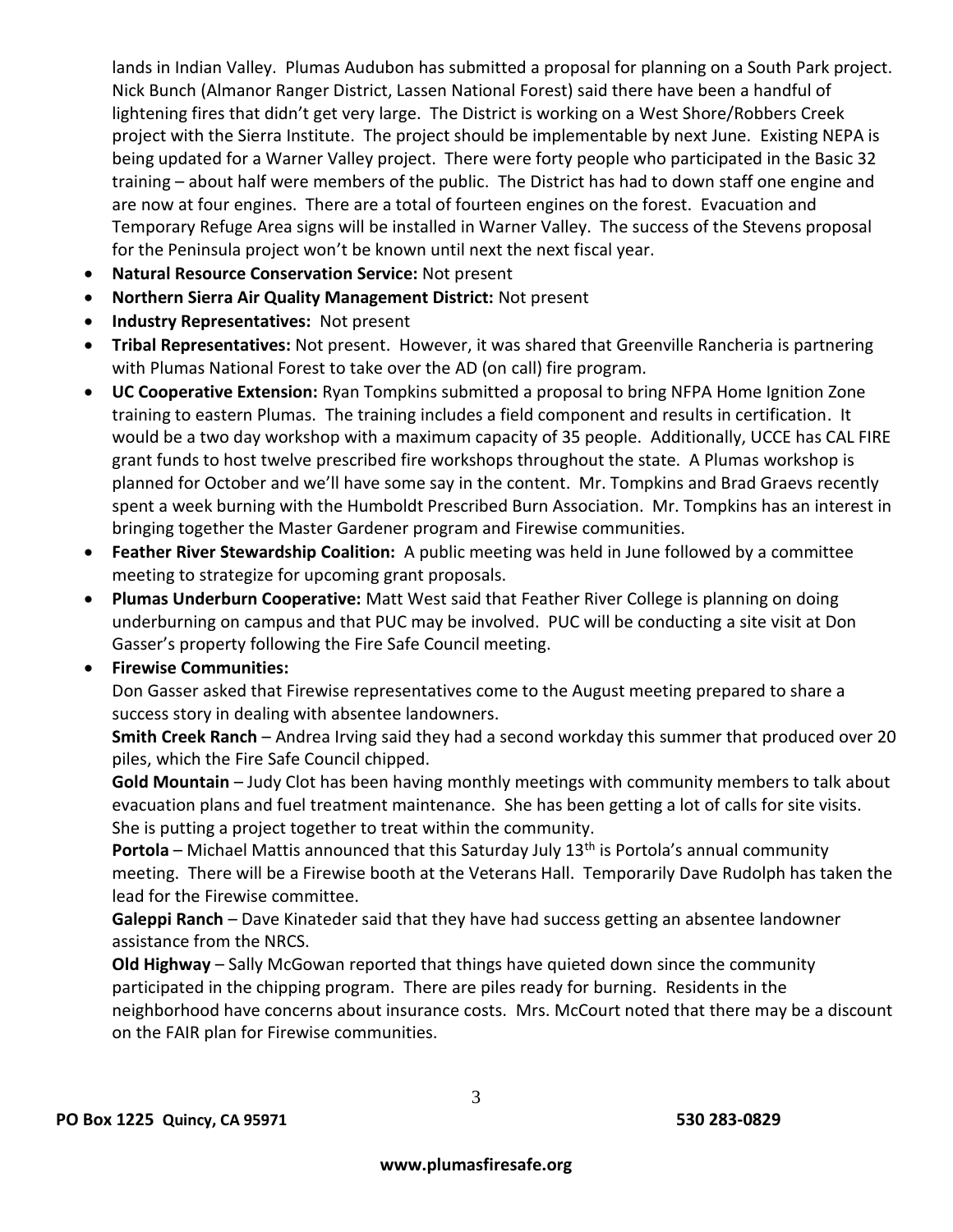**Valley Ranch** – Sarah Phallow said that eighteen people participated in a demonstration day last month and there was a lot of participation in the chipping program.

**Graeagle** – Chuck Bowman has another workday coming up this week. The piles created at the workdays aren't totally clean, but there is a lot more work getting done that would otherwise. A flyer went out to 600 people in Graeagle. There have been several Home Ignition Zone consultations done – many as the result of difficulty getting insurance. Absentee landowners will be receiving letters on Fire District stationary. Mr. Bowman described a product that Vulcan vents makes that has a coating that melts and closes the screen. Jeff Greef said that the chemical used has a limited lifespan. There is a galvanized alternative that has channels in it.

**Lake Almanor County Club** – Barbara MacArthur said that inspections are being done on all lots. They are starting a "junk the juniper" program to encourage landowners to remove them. A local nursery will offer replacement plants at a discount at the end of the season. Collins Pine is doing a big harvest on a parcel adjacent to LACC. Bob MacArthur said that during the annual meeting at the Firewise information booth he was approached by a man who couldn't get insurance. With a letter from the fire chief about the community's Firewise status, the man received insurance.

**Sloat/Cromberg/Camp Layman** – Mike McCourt reported that there has been a lot of participation in the chipping program and less burning. Mr. McCourt will attend Camp Layman's homeowners meeting this Saturation with information. Mrs. McCourt said that the community has reported 900 Firewise volunteer hours.

**Chester** – Karen Lichti said that after the first phase of the chipping program there were a lot of calls about participating in the next round. The Firewise committee is working on a Home Ignition Zone assessment program this summer. When a new landowner moved in adjacent to a lot that needed work the new residents talked to the landowner and they did work that they've never done before.

**Meadow Valley** – Sue McCourt said that the community got their evacuation plans in the mail and that they held an evacuation planning meeting at the fire station.

**Not present/no update:** Almanor Pines, Mohawk Vista, Lake Almanor West, Plumas Eureka, Johnsville, Taylorsville, Grizzly Ranch, Greenhorn Creek

**Potential Communities:** Paxton Lodge, Feather River College, Genesee Woods, Meadow Valley, Hamilton Branch/Seneca, Clio, River Valley View

Sue McCourt said that an assessment will be scheduled for Hamilton Branch and Seneca and will include all of the East Shore of Lake Almanor.

Don Gasser commended Mrs. McCourt for the work that she has done establishing 15 Firewise communities. Mr. Gasser pointed out that Sierra County has none and Lassen has 4 or 5. Mrs. McCourt said that Title III funds have funded her position but that currently there is only one more year of those funds available.

 **Tree Mortality Update:** Chuck Bowman reported 60 dead trees in Whitehawk, mostly white fir. At the end of last year there were 105. Andrea Irving said that Smith Creek Ranch is losing cedars. Chief Packwood added that further north there has been a lot of cedar mortality where the species occurs in groups. Ryan Tompkins said that the tree mortality priority treatment area map has just been updated and includes private lands.

### 2. Status of Current Grants –

**Senior/Disabled Defensible Space**: Mike McCourt reported that High Sierra Fire has been working the east side of the county. They are about halfway done with the 90 existing clients. Mr. McCourt has been receiving positive feedback.